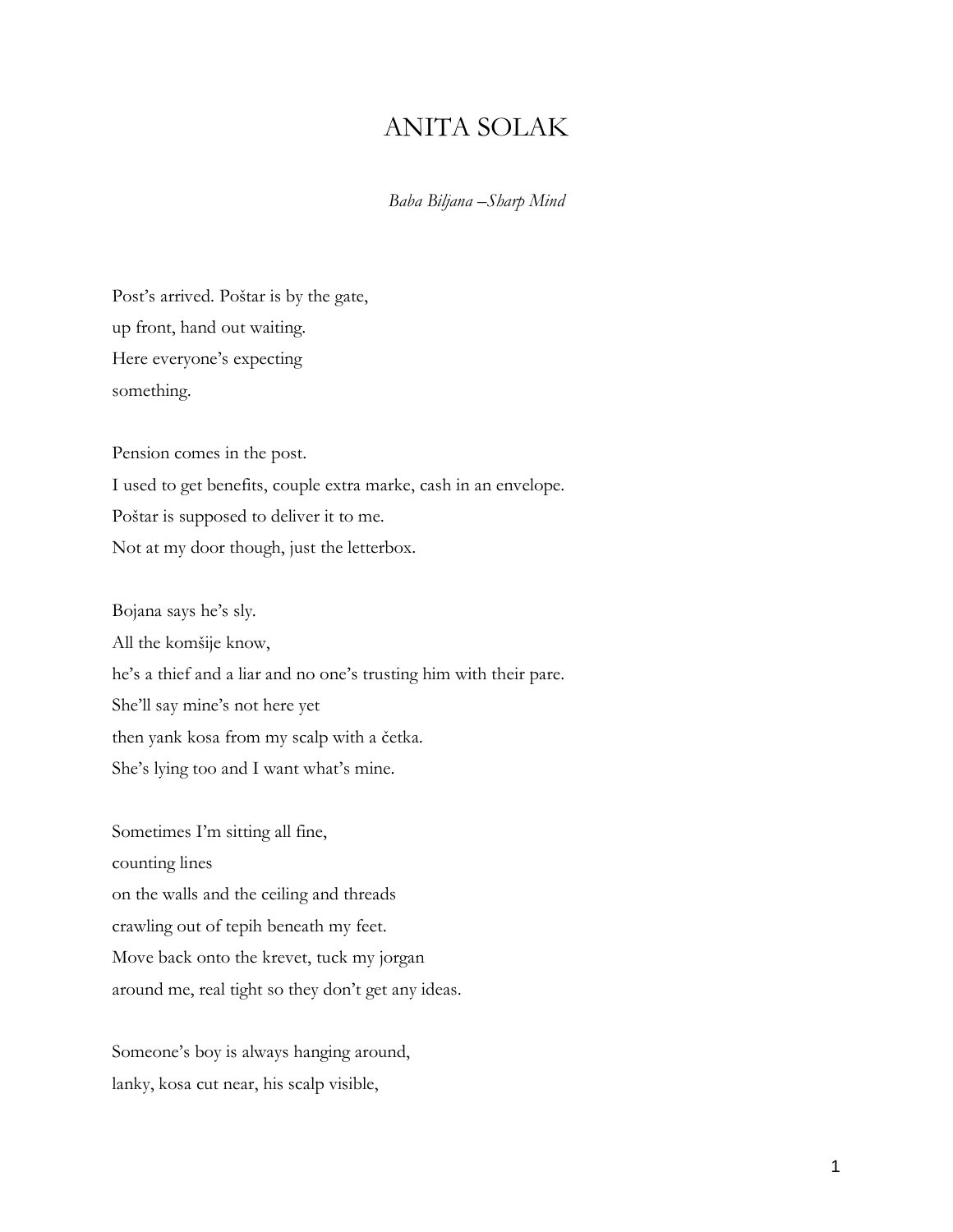except for the top, all combed and styled, must be a jar full of gel up there.

He knocks at the vrata, interrupts peace. Not sure what he wants. Says, *ja sam.* Asks to come in, asks if I've eaten, if I'm cold or hot or if I want the TV on now.

Says I should've opened the blinds, its light out and he didn't know if I'd woken up. But he's not knowing what's going on, coming in here telling me things.

Walks into the room next to mine, it's got a krevet too, not sure who sleeps there, never seen no one. This is my kuća and I've already got a krevet, don't know what that one's doing there.

Boy grabs something from a real high shelf, plastic. Watch him from the doorway he doesn't pay me no mind, rifling through my kuća, my things. Tells me to sit down.

Gives me voda in a glass, it's heavy. Puts two tablete, large blue and white ones and says open wide, says gutaj, says down down down.